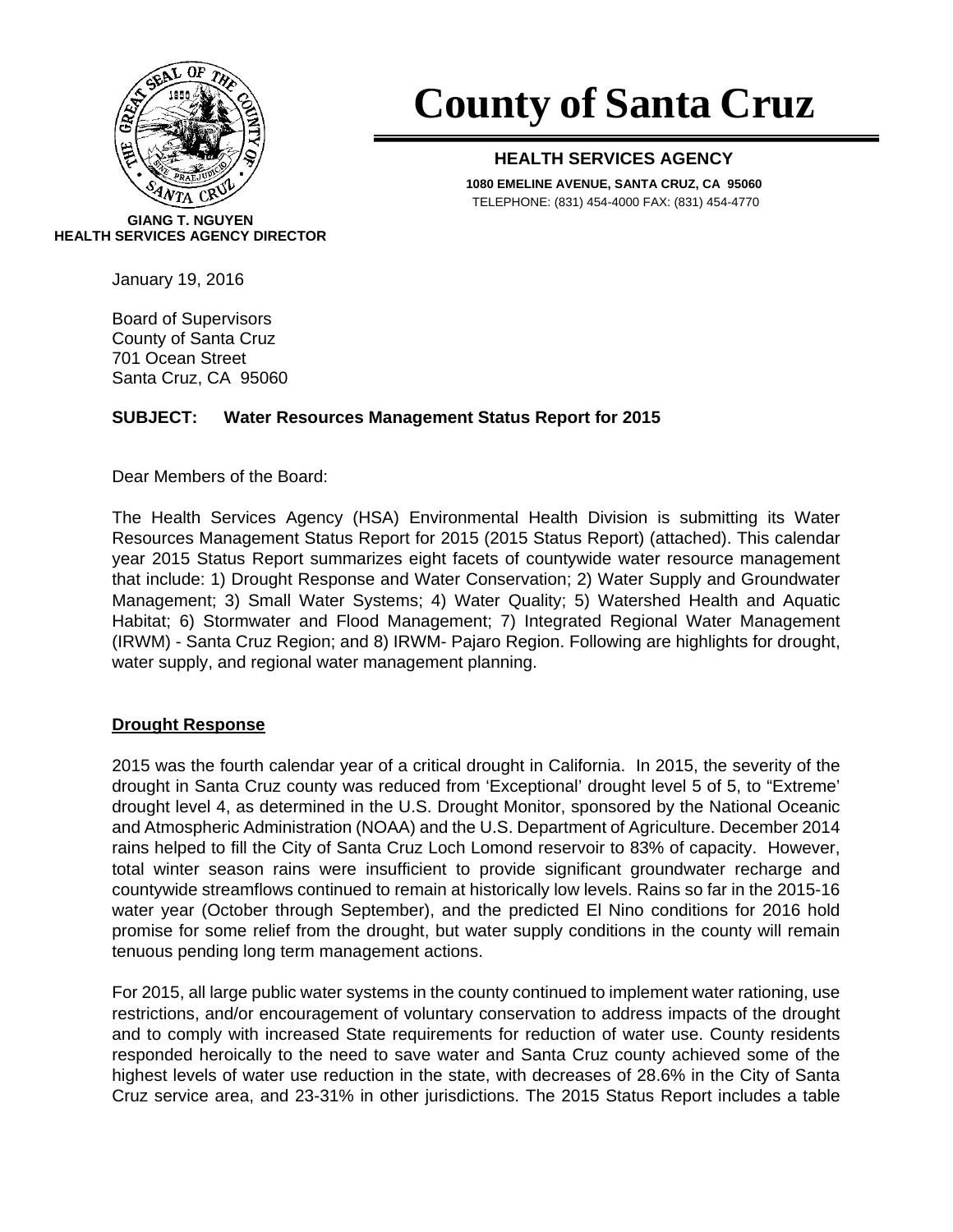that itemizes conservation restrictions and achievements in 2015 for State and local water management agencies (Report Appendix A). Countywide water consumption for 2014 is also provided in a table lists 2014 water use, and significant reductions achieved since 2013 in both 2014 and 2015 (Report Appendix B). The Status Report additionally includes a graph that depicts water production for large water systems over time from 1984 through 2014 (Report Appendix C). This graph illustrates a substantial decrease in water use in 2013 and 2014 compared to a steady upward trend over the prior 28 years.

In 2015, the County adopted emergency measures to limit excessive outdoor watering and responded to reports of excessive or unpermitted water use at private residences, commercial properties, and agricultural operations throughout the county. For the approximately 130 small public water systems within the county, only eight needed to purchase water or use back-up supplies, and only two experienced water quality issues. These ten systems were dependent on surface water. Santa Cruz county continues to face water supply shortfalls during normal years as well as during current and future droughts. All of the county's major water agencies are continuing to explore future water supply options

#### **Milestones in Water Supply Management**

A number of key actions regarding water management occurred in 2015 at the State and local level:

State:

- · January 1, 2015: the California Sustainable Groundwater Management Act of 2014 took effect, providing local agencies the responsibility and authority to manage groundwater pumping and conduct activities needed to eliminate overdraft by 2040.
- · April 1, 2015: The Governor issued Executive Order B-29-15, through February 28, 2016, mandating water use restrictions necessary to achieve a 25% reduction in statewide potable urban water use from 2013 levels. Emergency regulations to achieve these reductions were adopted by the State Water Resources Control Board on May 5, 2015.
- November 13, 2015: The Governor issued the fifth in a series of drought-related Executive Orders that stem from provisions in two successive 2014 Proclamations. Executive Order B-36-15, extended the term of the State's urban water use drought restrictions from February 28 to October 31, 2016 if drought conditions persist through January 2016.

County of Santa Cruz and Local Water Agencies:

- · May 19, 2015: The Board of Supervisors received an HSA report on Sustainable Groundwater Management and authorized the County to join a Joint Powers Authority for management of the Soquel-Aptos Groundwater Basin.
- · June 9, 2015: The Board of Supervisors adopted the County of Santa Cruz Steelhead and Coho Salmon Conservation Strategy 2015, which commits County departments to implement actions to support restoration of steelhead and salmon in county streams.
- · June 23, 2015: The Board of Supervisors adopted an urgency ordinance declaring a state of drought emergency in Santa Cruz County and requiring further restrictions on non-essential water use, and adopted an ordinance requiring metering and reporting of water use by all small water systems with 5-199 connections.
- · November 24, 2015: Santa Cruz City Council adopted a Water Supply Advisory Committee recommended strategy for water conservation and enhanced groundwater storage plans with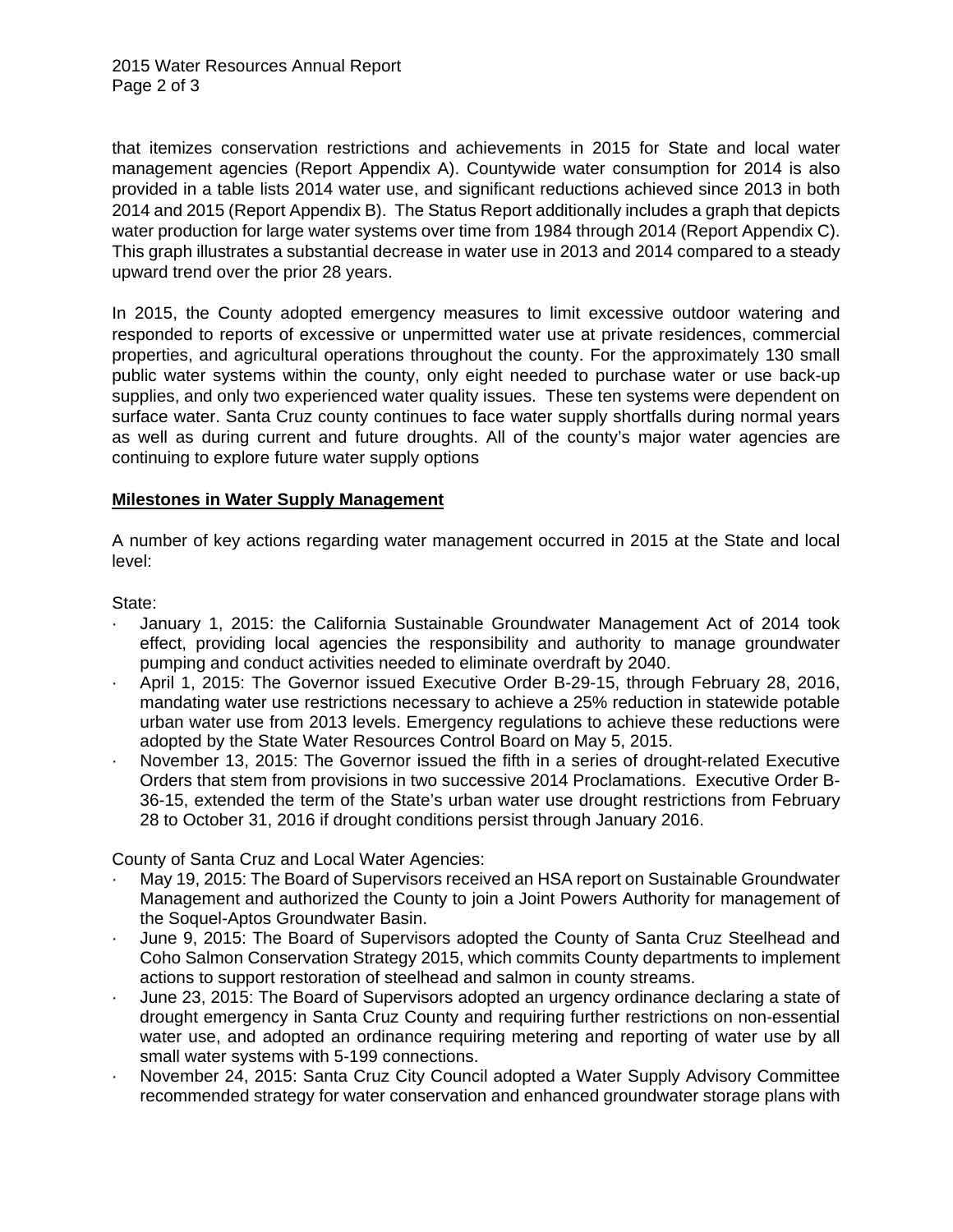backup options using advanced treated recycled water or desalinated water.

- November 30, 2015: Soquel Creek Water District released its Community Water Plan that describes the District's approach to attaining sustainability by 2040.
- January 12, 2016: The Board of Supervisors considered a report and recommendations to support sustainable management efforts in the Mid-County Groundwater Basin and the Santa Margarita Groundwater Basin. ·

#### **Regional Collaboration: Connecting the Drops**

The large majority of the water resource management efforts in 2015 involved collaboration among entities including water supply agencies, land use agencies, stormwater management agencies, private water users, and non-governmental organizations. HSA staff continues to work closely with these stakeholders to provide a comprehensive and integrated approach to countywide water resources management resulting in a substantial number of collaborative projects to address significant water resources issues. These collaborative efforts, involving various agencies and numerous facets of water management, will be highlighted at an upcoming public forum on January 28, 2016 entitled "Connecting the Drops", sponsored by the County, the Local Agency Formation Commission, and the various partner agencies.

## **Conclusion**

In calendar year 2015, a wide range of water supply and conservation measures achieved significant progress in addressing the fourth year of statewide drought. The Health Services Agency will submit the next annual status report in January 2017.

Sincerely,

 $D$ laus N $\ltimes n$ 

Giang T. Nguven Health Services Agency Director

Attachment: Santa Cruz County Water Resources Management Status Report for 2015.

Cc: County of Santa Cruz Public Works Department County of Santa Cruz Planning Department County of Santa Cruz Water Advisory Commission Santa Cruz Local Agency Formation Commission City of Santa Cruz Water Department Lompico County Water District San Lorenzo Valley Water District Scotts Valley Water District Soquel Creek Water District Central Water District Pajaro Valley Water Management Agency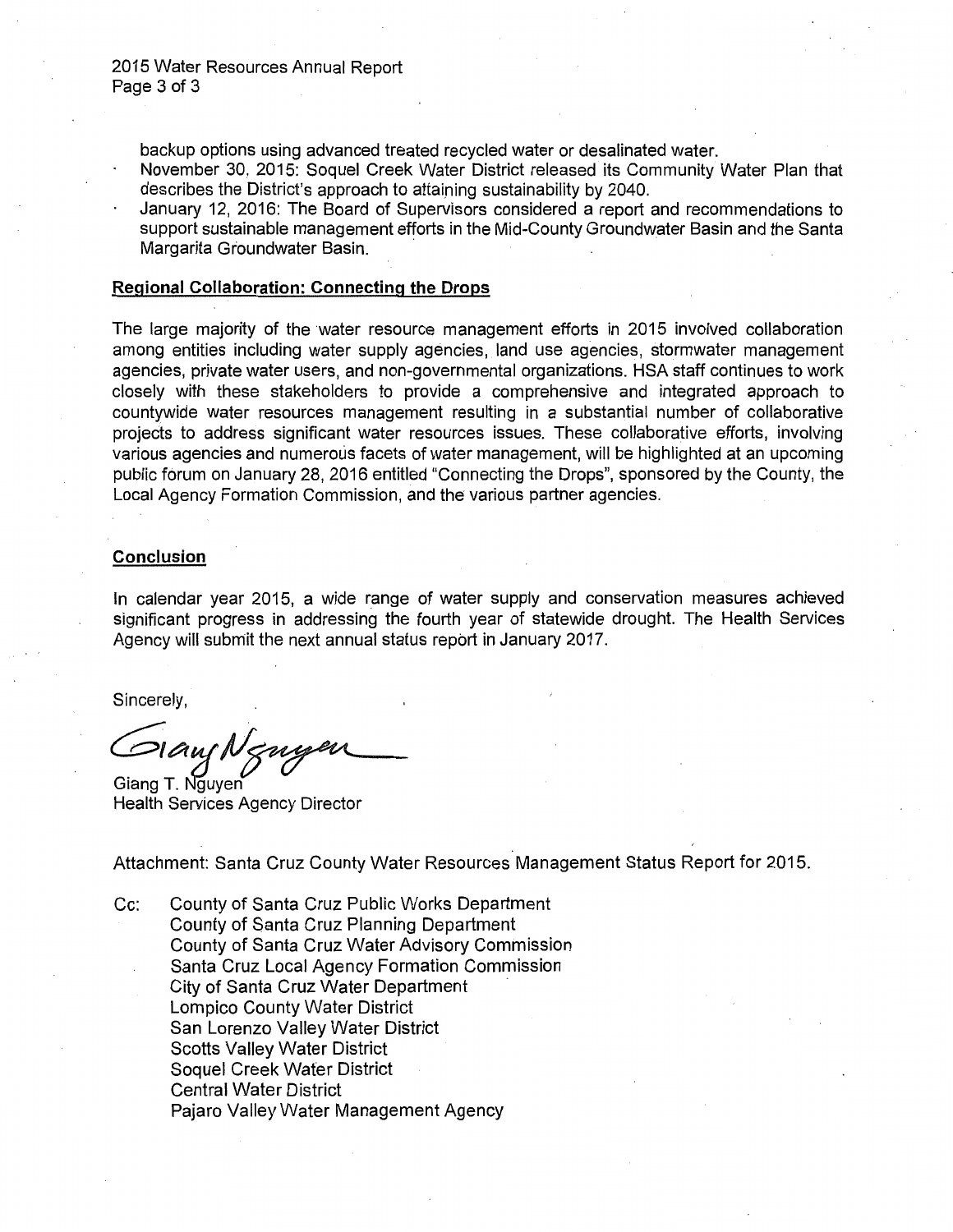## **Santa Cruz County Water Resources Management Status Report for 2015**

Santa Cruz county continues to address major water resource challenges. The four year drought of 2012-15 greatly diminished streamflow and available water supplies, but water agencies and their customers were able to substantially reduce demand in order to accommodate the shortfall. Most of the county's groundwater basins are being pumped in excess of sustainable yield and the major water supply agencies do not have sufficient supplies to meet current and future demand. Historic salmon and steelhead populations have been greatly diminished by reductions in streamflow, increased erosion and sedimentation, barriers to migration, and removal of large woody material from streams. Coastal water quality has been degraded by urban runoff and leaky sewer systems. The natural benefits of wetlands, floodplains, riparian corridors, and groundwater recharge areas have been significantly diminished by land development and agricultural use. The County and its partner agencies continue to conduct a range of efforts to address these and other water resource challenges.

Following is a summary of eight topic areas of 2015 water resource management:

- 1. Drought Response and Water Conservation
- 2. Water Supply and Groundwater Management
- 3. Small Water Systems
- 4. Water Quality
- 5. Watershed Health and Aquatic Habitat
- 6. Stormwater and Flood Management
- 7. Integrated Regional Water Management (IRWM) Santa Cruz Region
- 8. IRWM- Pajaro Region

#### **1. Drought Response and Water Conservation**

- a) 2015 was the fourth year of an extreme drought in California and Santa Cruz county. Drought conditions moderated somewhat from exceptional drought to extreme drought in 2015, due to about 50% more rain and twice as much runoff in 2015 than 2014. Surface storage in Loch Lomond reservoir recovered to 83% as a result of generous December rain and runoff, as well as pumping approximately 250 million gallons from the Felton Diversion on the San Lorenzo River up to Loch Lomond. However, little groundwater recharge occurred and groundwater levels continued to decline in much of the county. Streamflow in the San Lorenzo River, the primary water source for the City of Santa Cruz service area, continued to be at a 77-year historically low level. Other streams dried up or were at extremely low levels. Groundwater levels in mid-county did recover somewhat as a result of the reduced pumping resulting from water conservation, although this may only be temporary, pending long term impacts of the drought.
- b) All large public water systems (over 199 connections) in the county continued to implement water rationing, use restrictions, and/or encouragement of voluntary conservation in 2015 to address the impacts of the drought and to comply with increased State requirements for reduction of water use. A table is provided that lists State and local water use restrictions which applied within Santa Cruz county in 2015 along with water savings achieved by the restrictions since 2013 (Appendix A).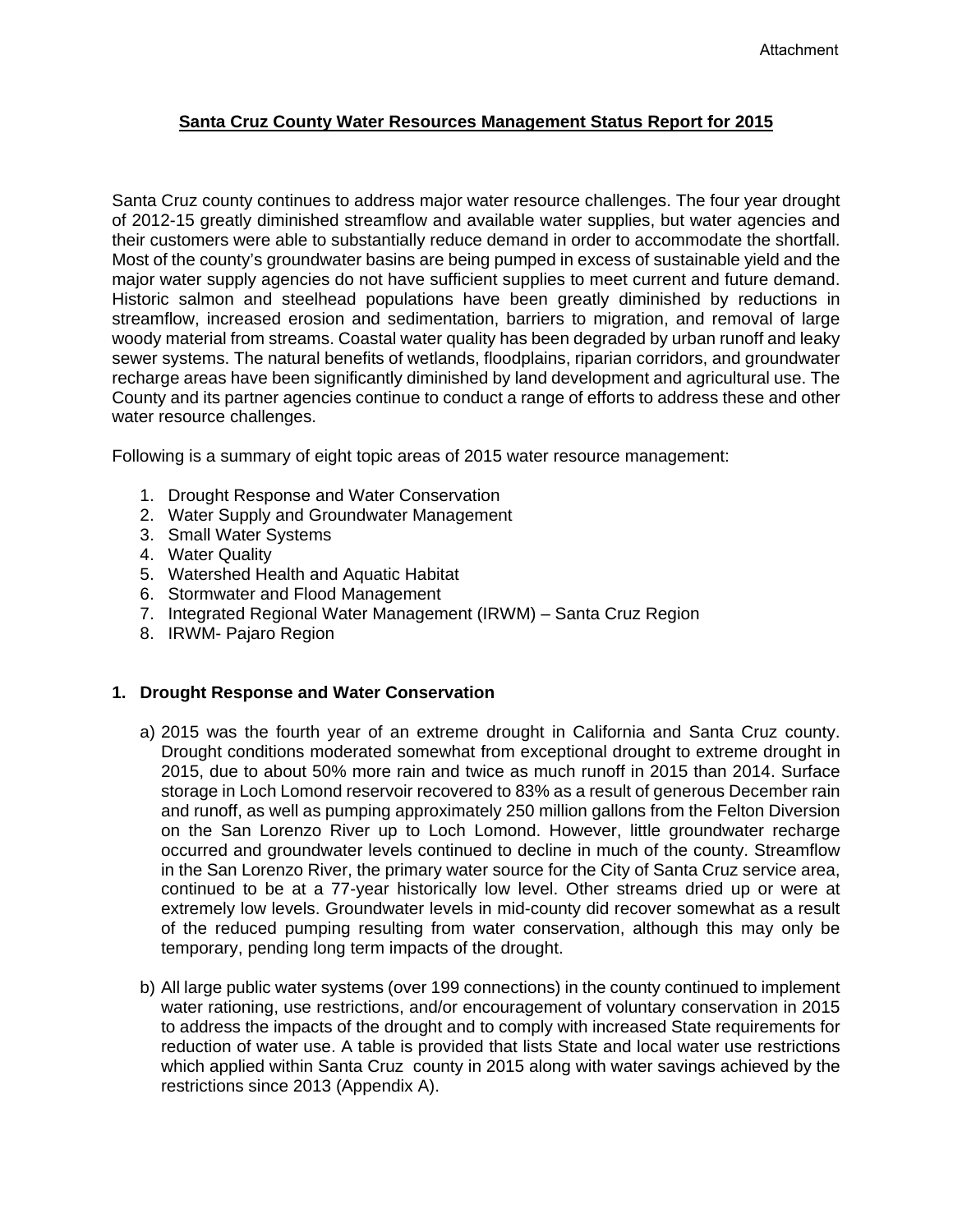- c) Significant water conservation was achieved by large public water systems in 2014 and 2015. A table is provided that lists 2014 water use, and reductions achieved since 2013 in both 2014 and 2015 (Appendix B). Additionally, a graph is provided that depicts water production for large water systems over time from 1984 through 2014 (Appendix C). As illustrated on the graph, water production was substantially lower in 2013 and 2014 compared to a steady upward trend from 1884 through 2012. Water use reductions were greater in 2015 than 2014, primarily as a result of increased voluntary customer actions. Santa Cruz county saw some of the highest levels of water use reduction in the state, with reductions of 28.6% in Santa Cruz City and 23-31% in other county jurisdictions (as cumulative savings June-October 2015 compared to 2013). For October 2015, Santa Cruz City had the lowest per capita residential water use in the Central Coast area and the  $8<sup>th</sup>$ lowest in the state, at a rate of 40.6 residential gallons/ per capita/ per day (R-GPCD). Soquel had the sixth lowest residential water use in the Central Coast at 53.3 R-GPCD. (Source: State Water Resources Control Board, Urban Water Supplier Dataset.)
- d) Although all large water systems reduced their water use significantly, Lompico County Water District and seven small public water systems experienced serious shortfalls requiring purchased water, backup supplies, or severe curtailment. These were all systems using surface water or springs. Two small public water systems using surface water also reported deterioration of water quality as a result of the drought. Systems served by groundwater were able to adequately meet demands. The number of well permit applications in 2014 and 2015 was up about 30% over pre-drought levels, but there were fewer applications in 2015 (59) than in 2014 (67). There were not reports of increased number of wells going dry.
- e) The County of Santa Cruz adopted additional emergency measures to limit excessive outside watering. County staff responded to reports and observations of excessive or unpermitted water use at private residences, commercial properties and agricultural operations throughout the county. Staff also performed follow-up checks to monitor the implementation of agricultural water conservation measures required as a condition of agricultural well permits.
- f) County staff have participated with all of the countywide water agencies in the Water Conservation Coalition of Santa Cruz County to increase outreach and education to the public. The Coalition participated in numerous tabling events including Earth Day and the County Fair, produced a Water Conservation Guide which was sent to tens of thousands of county residences, and maintained the website www.watersavingtips.org.
- g) HSA has recently received a \$99,000 grant from the Department of Conservation for the development of a voluntary Rotational Cover Crop Plan for the Pajaro Valley, in partnership with the Resources Conservation District and the Community Water Dialogue. This project will evaluate methods to encourage voluntary cover-cropping and fallowing, with expected results of reductions in overall groundwater use.
- h) The County of Santa Cruz updated the Water Efficient Landscape Ordinance in Chapter 13.13 of the Santa Cruz County Code to establish stricter standards for landscape water application.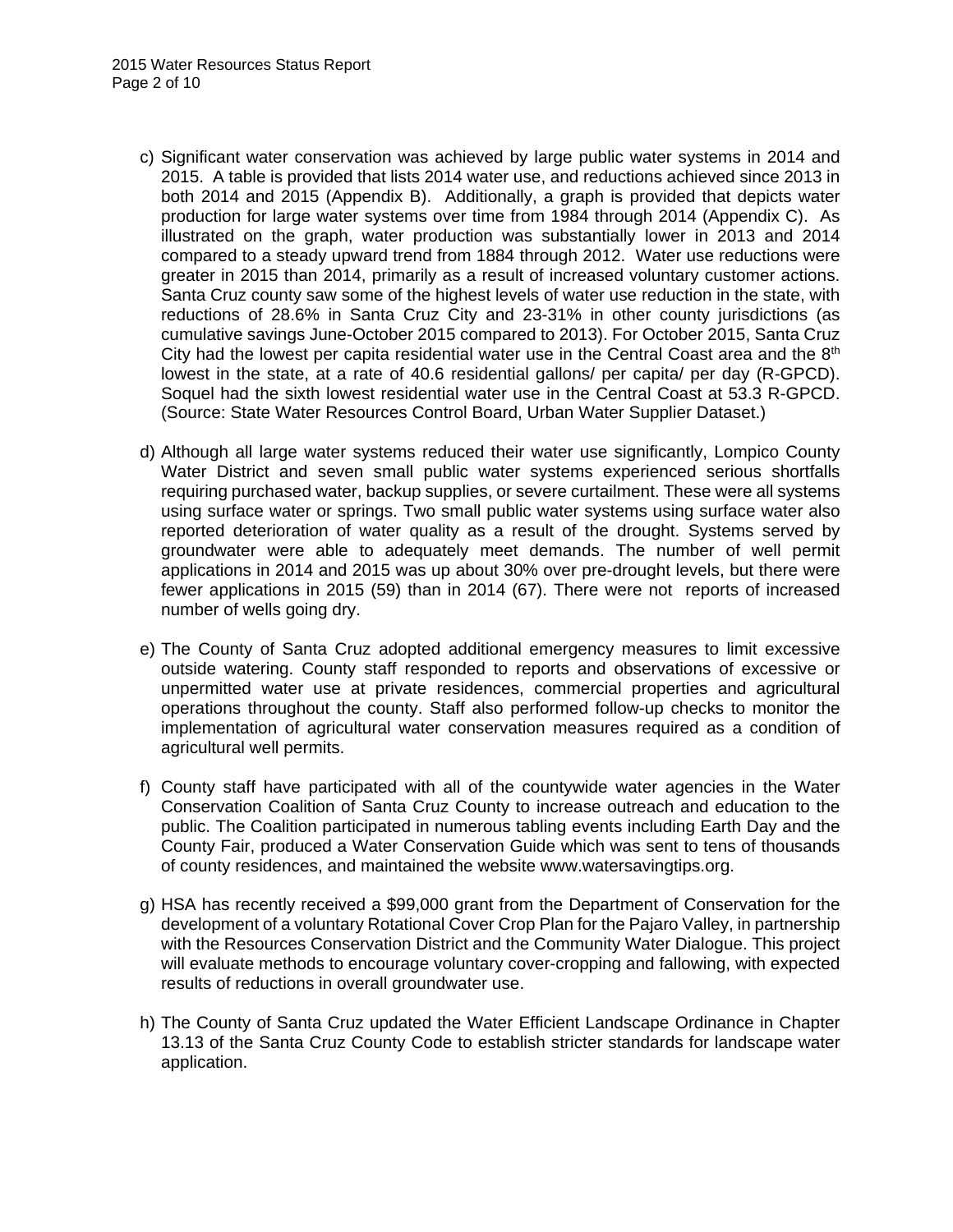#### **2. Water Supply and Groundwater Management**

- a) In November 2015 the City of Santa Cruz Council adopted recommendations from its Water Supply Advisory Committee to pursue a strategy of water conservation and enhanced groundwater storage, with a back-up option of advanced treated recycled water or desalinated water. Enhanced groundwater storage will involve working with Scotts Valley and Soquel Creek Water Districts to increase groundwater storage through water exchanges, in lieu recharge and aquifer storage and recovery wells. This strategy, if it proves technically feasible, would contribute to recovery of the groundwater basins and provide additional stored water for the City during dry periods, particularly multi-year droughts.
- b) The Soquel Creek Water District worked with community stakeholders to develop a Community Water Plan, which includes: promoting water conservation and water neutral development to reduce groundwater extractions; implementing groundwater management programs to protect the aquifers; and seeking supplemental water supplies to meet water needs.
- c) The Sustainable Groundwater Management Act of 2014 (SGMA) went into effect on January 1, 2015. This landmark state legislation will provide local agencies greatly increased authority and responsibility to eliminate overdraft of groundwater basins. It mandates formation of Groundwater Sustainability Agencies by 2017 and development of Groundwater Sustainability Plans by 2020 to achieve groundwater sustainability by 2040. HSAis actively working with local water agencies to pursue sustainability for the three major groundwater basins in the county as follows:
	- i. The Pajaro Valley Water Management Agency is the designated Groundwater Sustainability Agency for the Pajaro Valley Basin with its current boundaries.
	- ii. For the Mid-County (Soquel-Aptos) Basin, management is being pursued by a Joint Powers Agency consisting of the County of Santa Cruz, City of Santa Cruz, Soquel Creek Water District and Central Water District. The governing board includes three private well representatives. A basin boundary modification request is being submitted to the state to formally designate the basin boundaries.
	- iii. Management of the Santa Margarita Basin is being pursued as a joint effort with the County, the Scotts Valley Water District, and the San Lorenzo Valley Water District. A basin boundary modification request is being submitted to the state to formally designate the basin boundaries.
- d) The County, Soquel Creek Water District, and Central Water District have continued a series of meetings for private groundwater users and other interested stakeholders in the mid-county groundwater basin, to discuss basin management issues and engage nonmunicipal pumpers in long term management of the basin.
- e) Soquel Creek Water District has identified injection of advanced purified water into the groundwater basin as one of the preferred options to support basin recovery. The District is working with the County Sanitation District under a state grant and is near completion of a feasibility study to evaluate various options for recycled water use.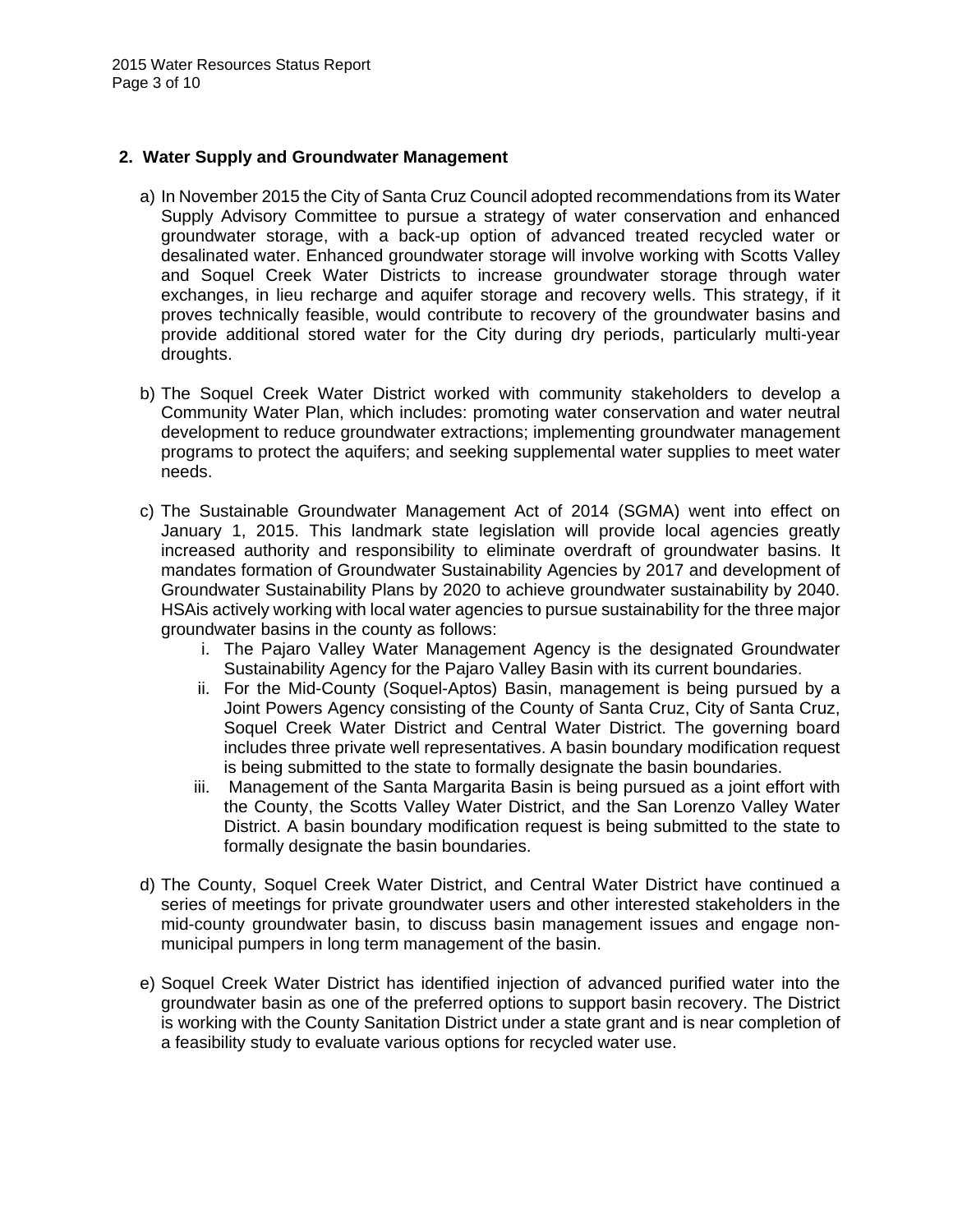- f) Soquel Water District and the City of Santa Cruz Water Department both completed new wells in the 41<sup>st</sup> Avenue area that will allow shifting of pumping inland away from the coast to further reduce the threat of seawater intrusion.
- g) The City of Santa Cruz Water Department and Soquel Creek Water District reached agreement to undertake an initial effort to provide in lieu recharge during the coming winter. The two agencies agreed to a 5 year pilot study/water transfer agreement using the existing 8-inch bi-directional 1,000 gallon per minute (gpm) intertie at Soquel's O'Neill Ranch facility. It is anticipated that California Environmental Quality Act requirements will be satisfied in time to begin in lieu deliveries of water from the City's North Coast sources as early as February 2016. This agreement does not include provisions for returning water from Soquel to the City in the event of a drought. However, the City Council's approved water supply augmentation strategy provides direction for the two agencies to begin discussions about longer term water exchanges and transfers.
- h) Soquel Creek Water District completed construction of two new pump stations to facilitate movement of potable water between service areas, increasing potential for water exchange, and increasing overall system reliability and flexibility. The District also commissioned the first permitted hexavalent chromium treatment facility, reducing concentrations to well below new state MCL requirements. The District secured a full scale hexavalent chromium removal equipment procurement contract for a 2,000 gpm facility that is expected to come on line in 2017.
- i) The County submitted a grant application to the Department of Water Resources for \$250,000 to assist with outreach and Groundwater Sustainability Plan Development for the Mid-County Groundwater Basin. If approved, funds will be used for further development of a groundwater model for the basin, update of the database on wells and non-municipal water users, outreach and services targeted to private well owners, and maintenance of the website www.midcountygroundwater.org.
- j) The Scotts Valley Water District completed an update of the groundwater model for the Santa Margarita Groundwater Basin that will help determine groundwater management objectives and options, including the effects of water exchange and enhanced recharge. The District is completing an evaluation of the feasibility of using advanced treated recycled water for enhanced recharge.
- k) Scotts Valley Water District made recycled water available for pick up by water customers.
- l) The San Lorenzo Valley Water District and the Scotts Valley Water District completed construction of emergency interties connecting the two districts and the four subareas of the San Lorenzo District. These interties can eventually be used for conjunctive management and water exchange, but not until a full evaluation of fishery and other environmental impacts is completed. The fisheries assessment is underway.
- m) County staff continued to work with the Local Agency Formation Commission (LAFCO), San Lorenzo Valley Water District, and Lompico County Water District to pursue an effort to make capital improvements and merge the two Districts in order to address substantial deficiencies in water quality and reliability. Although a bond election failed to get two-thirds approval by one vote, formation of an alternative assessment district is currently in progress.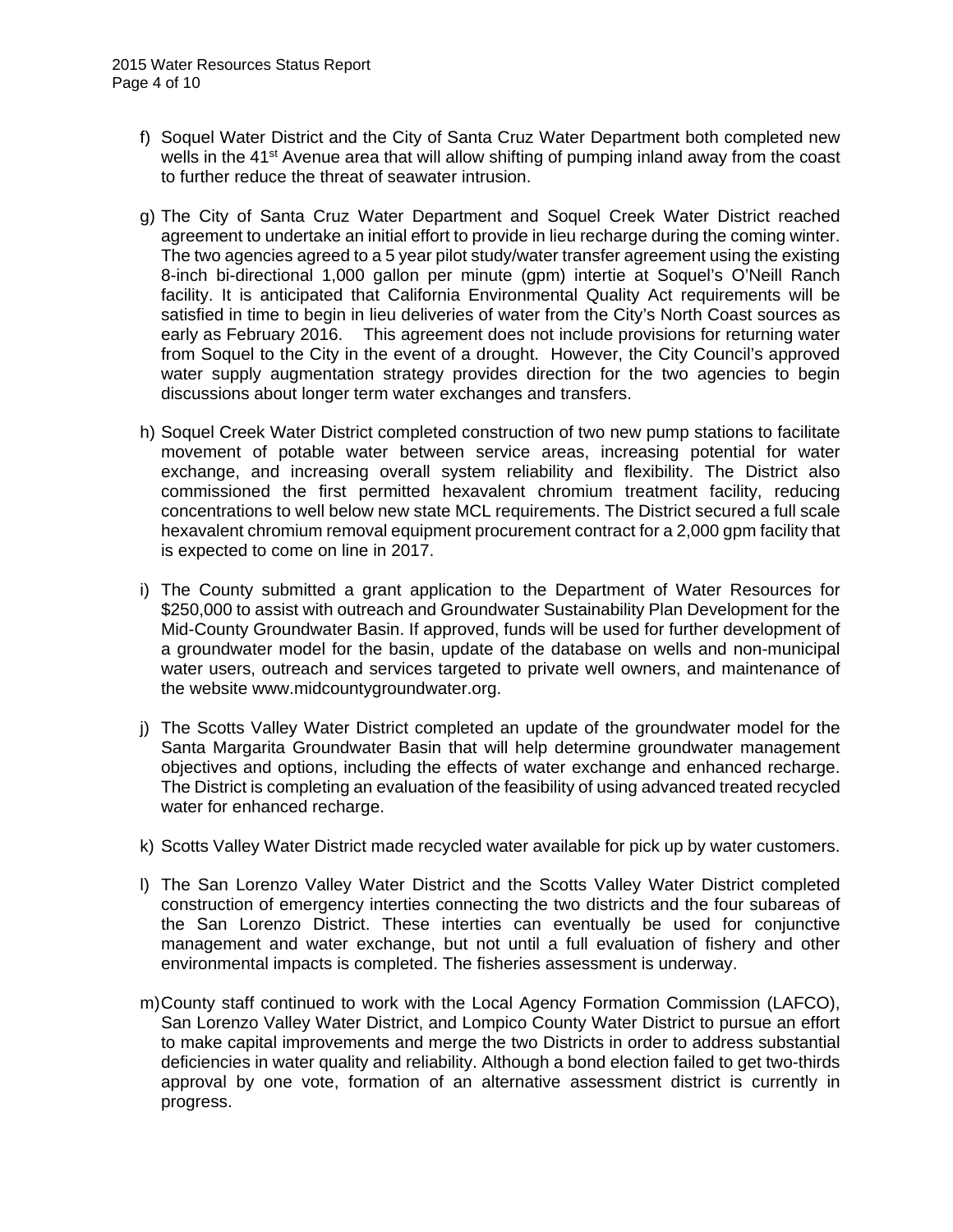- n) The County, City of Santa Cruz, and San Lorenzo Valley Water District are conducting a project to identify and better understand the occurrence of karst geology, which has the potential to store and transmit significant amounts of water, but which is very susceptible to adverse impacts from overlying land use. This work should be completed in 2016 and could potentially result in recommendations to update County policies to provide increased water resource protection in karst areas.
- o) The presence of naturally elevated levels of hexavalent chromium in excess of the new state drinking water standards that occur in south county groundwater will create expensive treatment challenges for the City of Watsonville, Soquel Creek Water District (SqCWD), Central Water District, and some small water systems that draw water from the Aromas Formation aquifer. SqCWD has worked with consultants to develop a new treatment approach and is one of the first in the state to receive a permit for a treatment plant for hexavalent chromium.
- p) The County continues to coordinate submission of groundwater level data to the State's 'CASGEM' groundwater monitoring program. County staff also implement a cooperative program to monitor private well levels in the inland mid-county area.

#### **3. Small Water Systems**

- a) County staff continue to effectively assist and direct over 130 water systems to maintain compliance and meet the ongoing needs of the people and communities, which rely upon them regarding water quality, quantity, treatment, distribution, water system organization, and evolving compliance requirements. The Drinking Water program met and exceeded its routine water system permitting and inspection goals established with the State Water Resources Control Board.
- b) The County of Santa Cruz adopted new requirements for metering and reporting of water use by all small water systems, with individual connection meters required for systems with 15 or more connections by 2018. This will provide additional information for assessment of rural water use and provide the County and the water systems with tools to minimize excessive water use. Systems were advised and consulted during the preparation and adoption of these new requirements and staff has provided support for compliance. Staff worked with the Rural Community Assistance Corporation to host a community educational class in 2016, entitled "Optimizing Water meters for Increased Water Efficiency".
- c) County staff established the Small Water Systems Forum to help build technical, managerial, and financial capacity among the small water systems within the community. Four quarterly meetings were held on various subjects, including: water conservation, drought status, current themes in drinking water, hexavalent chromium standards and compliance, recycled/greywater, water quality database inquiry, new treatment technologies, Electronic Annual Reporting, legislative updates, metering/water use data and ordinance changes, loan sources, rate setting, insurance/liability for water systems, and small water system involvement in the Sustainable Groundwater Management Act.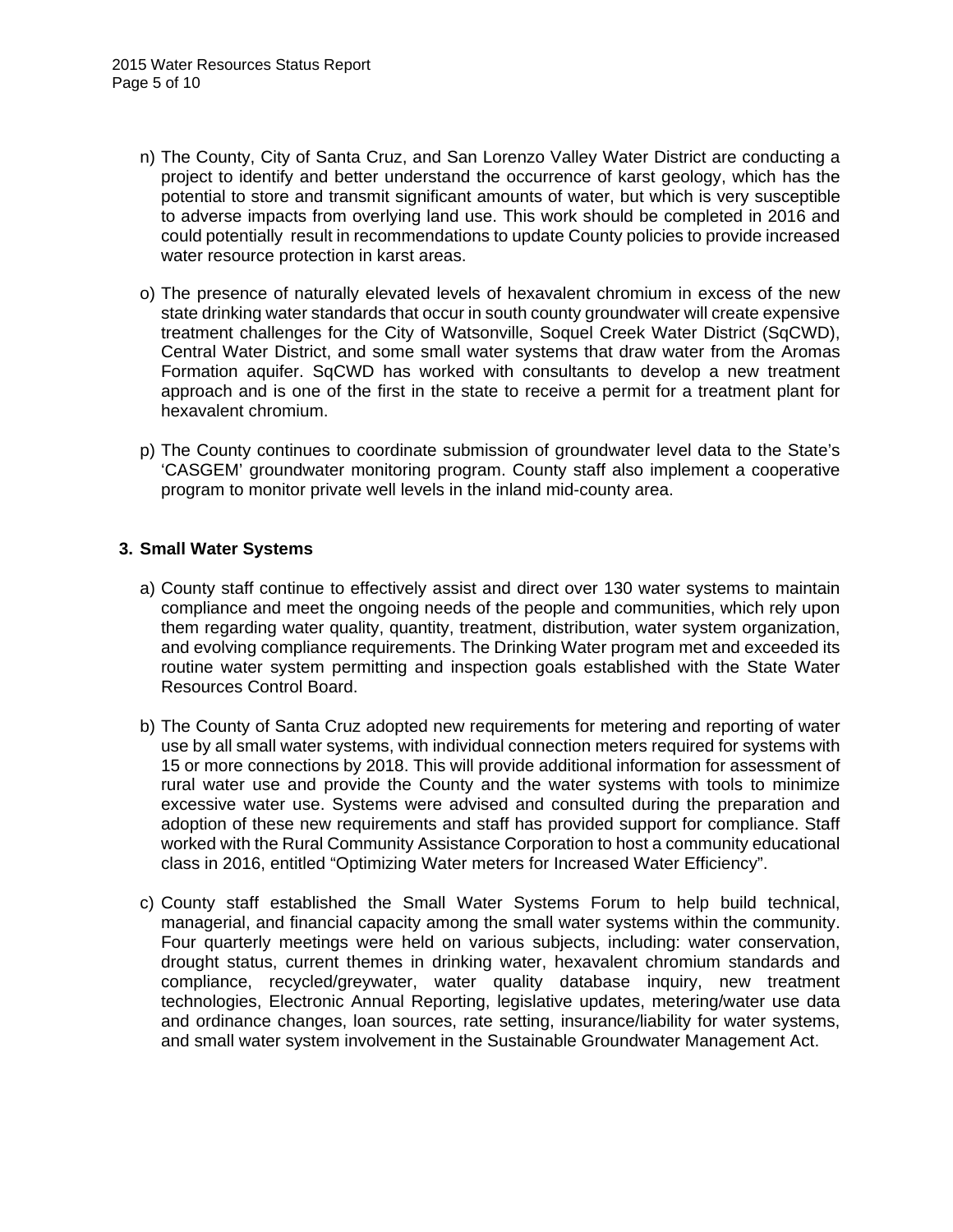d) Staff developed and promulgated information on new compliance requirements related to drought, metering, electronic annual reporting of system information, and hexavalent chromium standards.

## **4. Water Quality**

- a) County staff continue to work with the State, City of Santa Cruz, City of Capitola, and the County Sanitation District to implement projects and conduct monitoring to assess public health threats, reduce bacterial contamination, and improve beach water quality.
- b) County staff continued to participate with the City of Santa Cruz, Save the Waves Coalition, Surfrider Foundation, Sierra Club, and Coastal Watershed Council in the Cowell Beach Working Group, which has been meeting monthly to better understand and control the elevated bacteria levels at Cowell Beach, which have resulted in it being named as one of the most polluted beaches in the state. City improvements have eliminated any significant sources of human contamination and efforts will now target pigeons residing under the wharf.
- c) County staff continue to participate with the Coastal Watershed Council, Surfrider Foundation and City of Santa Cruz in the San Lorenzo Alliance Water Quality Working Group, which has been seeking to evaluate the sources of elevated bacteria in the lower San Lorenzo River. A recent investigation used multiple lines of evidence to conclude that there was minimal human contribution to the elevated bacteria levels observed in 2014.
- d) County staff maintain ongoing efforts for water quality protection through septic system management, monitoring, and investigation, funded by County Service Area (CSA) 12. In 2015, staff continued work with the Onsite Sewage Disposal Technical Advisory Committee to update the County's onsite wastewater management program and sewage disposal ordinance to bring it into compliance with new state septic system requirements. Properly functioning onsite sewage systems are a good method of groundwater recharge and contribute to approximately 10% of the San Lorenzo River's summer baseflow.
- e) Public Works Department staff have received grant funds to upgrade the sewer systems near Nobel Gulch, Soquel Creek, and Neary Lagoon in order to eliminate potential sewer leaks and sources of contamination to Cowell and Capitola beaches.
- f) County staff continue to work with the City of Watsonville and the Resource Conservation District (RCD) to monitor harmful algae blooms in Pinto Lake. This work also includes maintaining warning signs, and assessing and controlling sources of nutrients that may be stimulating the blooms. The City and RCD have received grant funds to implement measures to reduce nutrient loading in 2016.
- g) The San Lorenzo Lagoon experienced a harmful algal bloom in 2015. The County worked with the City of Santa Cruz and researchers from the University of California at Santa Cruz to monitor the lagoon and post warning signage before conditions were relieved by manual breaching and the onset of fall rains.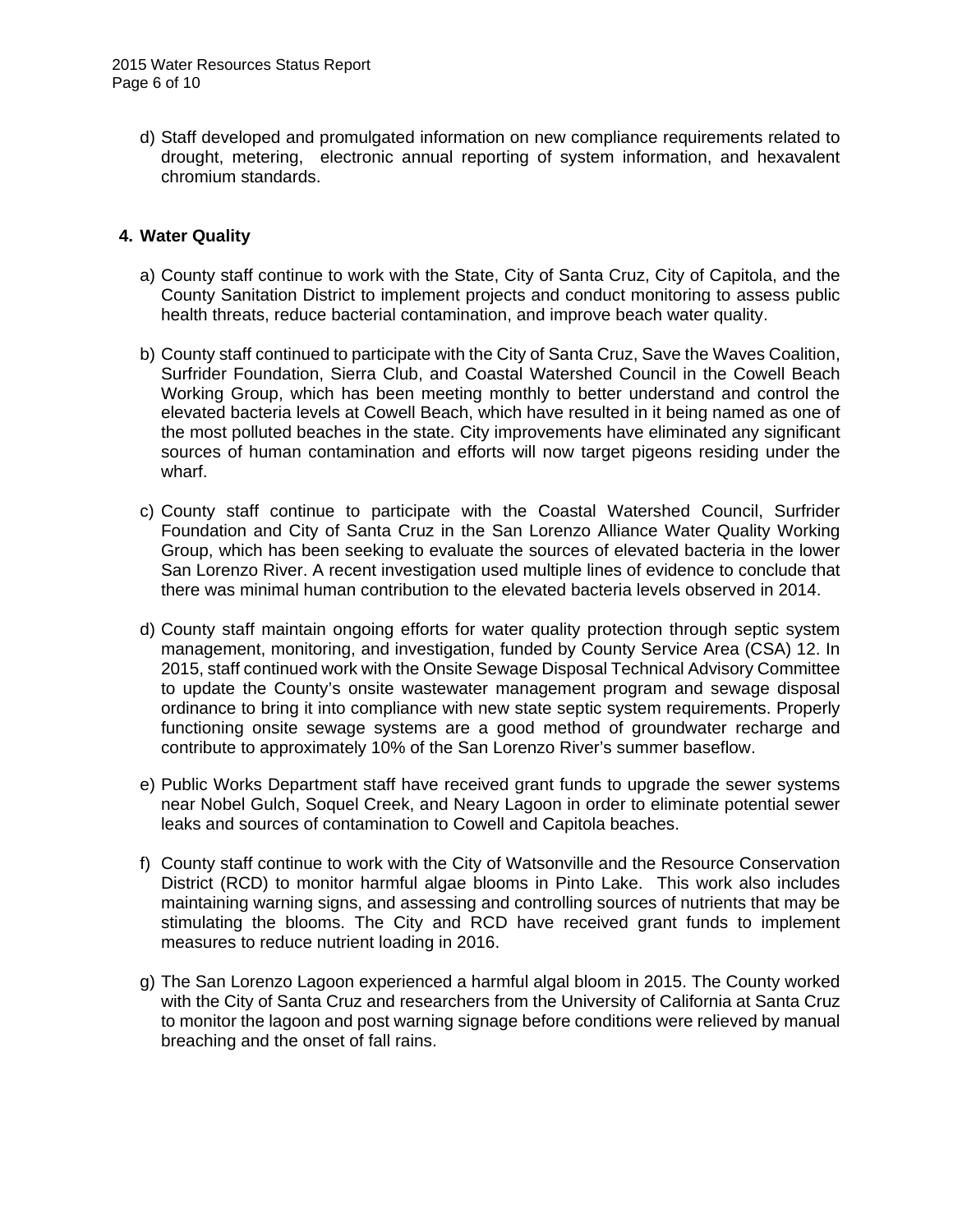## **5. Watershed Health and Aquatic Habitat**

- a) Steelhead and coho salmon are two anadromous salmonid species that have historically occurred in county watersheds but have experienced a severe drop in numbers as a result of habitat and watershed degradation. Coho are designated as endangered and steelhead are designated as threatened under the federal Endangered Species Act.
- b) National Oceanographic and Atmospheric Administration (NOAA) Fisheries is the federal agency that oversees the status and recovery of our nation's marine and anadromous species. NOAA Fisheries has launched a "Species in the Spotlight: Survive to Thrive" campaign and has identified eight NOAA species as the nation's most at risk of extinction. Central California Coastal (CCC) coho salmon is one of the eight identified. In early 2016, NOAA Fisheries will launch their 5-Year Species Spotlight Plan for CCC Coho Salmon and perform outreach to stakeholders and partners regarding federal initiatives for coho salmon protection. Since most of our watersheds are privately owned, the recovery of coho salmon in Santa Cruz county will depend on broad based community efforts and collaboration with NOAA. NOAA completed the coho recovery plan in 2013 and is now circulating the draft steelhead recovery plan for final comments.
- c) Environmental Health staff completed the development of the Steelhead and Coho Salmon Conservation Strategy, which was approved by the Board in June 2015. The Steelhead and Coho Salmon Conservation Strategy describes 19 key actions to protect and improve stream habitat that can be implemented by HSA, Public Works, Planning, Parks, and the Agricultural Commissioner's Office within the next three years, as well as 13 ongoing actions.
- d) County staff continued to work with water agencies to maintain annual sampling of stream habitat and juvenile salmonids in four watersheds: San Lorenzo, Soquel, Aptos and Pajaro. In 2015, steelhead numbers were critically low throughout the four watersheds in the fourth year of the drought. Coho salmon were found in the Soquel watershed for the first time since 2008, showing that conservation efforts in the Scott Creek watershed are helping to boost adult numbers, with fish straying to nearby watersheds. The City of Santa Cruz continued monitoring fish downstream of their diversions and found coho juveniles in Laguna Creek for the first time in ten years.
- e) The City of Santa Cruz and San Lorenzo Valley Water District continued efforts to monitor streamflow and habitat conditions downstream of their diversions in an effort to establish objectives for habitat improvement.
- f) Environmental Health staff coordinated with the Department of Public Works to provide an update of the County of Santa Cruz Stream Crossing Inventory and Fish Passage Evaluation. The County has completed 11 fish passage projects since 2002.
- g) County staff continued to implement the Large Woody Material Management Program to maintain large wood for habitat value in county streams without increasing flood risks or jeopardizing public safety. With existing El Nino conditions, staff have been responding to requests, participating in several outreach events, and coordinating with resource agencies and the Public Works Department on response to anticipated increased occurrence of large woody material.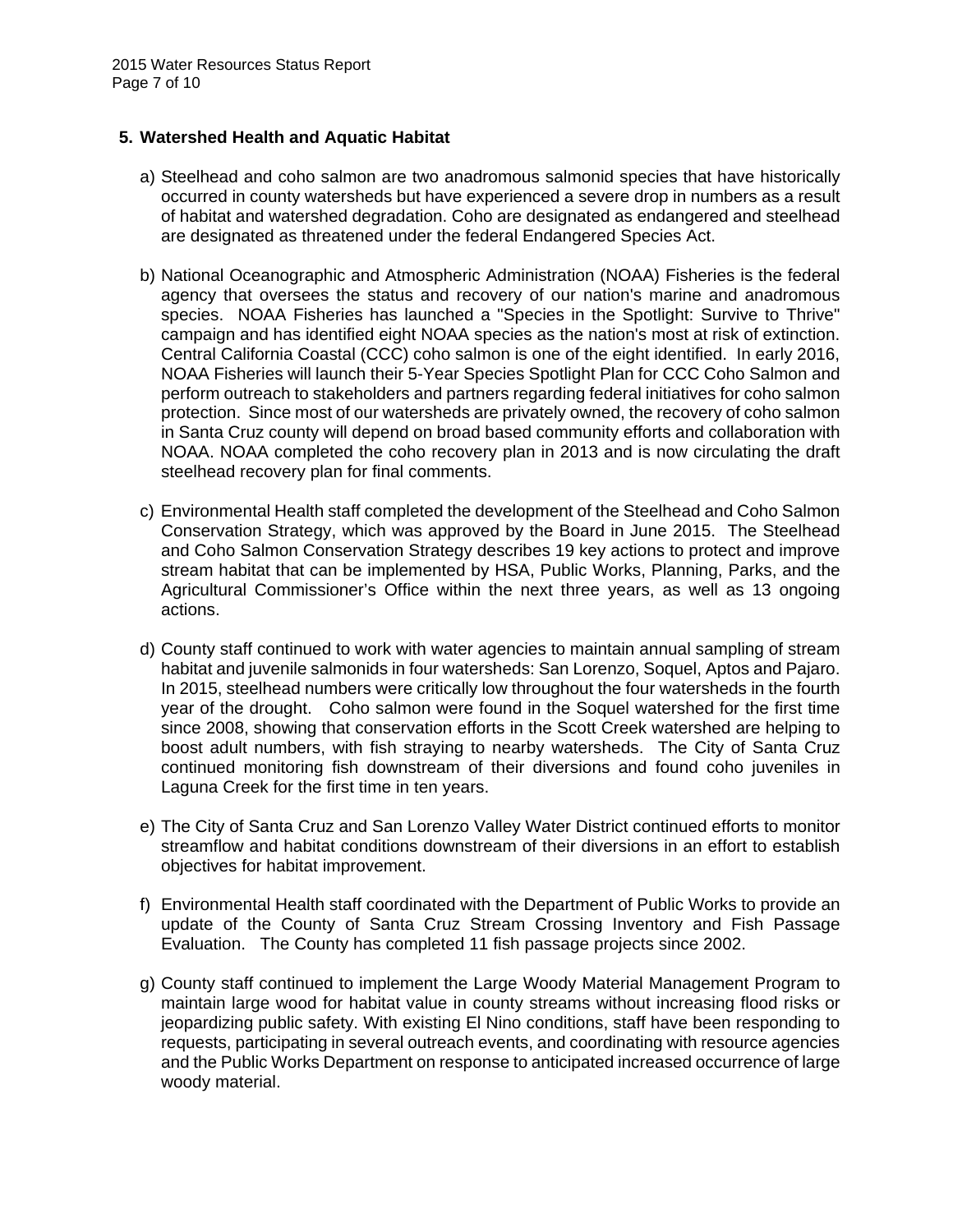- h) Staff from the County Planning Department and the HSA Environmental Health Division continued to meet with other regulatory agencies to coordinate effective approaches to environmental code compliance. Environmental Health staff provided recommendations to the Cannabis Cultivation Choices Committee on ways to avoid adverse environmental impacts.
- i) The Resource Conservation District continued to work with landowners and agency partners to complete habitat improvement projects through the Integrated Watershed Restoration Program (IWRP). These projects included wetland restoration, fish barrier removal, rural road upgrades, stream habitat improvement, managed recharge assessment, stormwater management and community education.
- j) As a part of an interim agreement with the fishery agencies, during 2015, the City of Santa Cruz released significant more flow for fish than in previous droughts in Laguna Creek, the lower San Lorenzo River, and other streams.
- k) The City of Santa Cruz conducted a number of efforts, including ongoing lagoon monitoring, hosting the first annual State of the San Lorenzo River Symposium, and pursuing illegal stream diversions on critical streams.
- l) County staff are participating with the Coastal Watershed Council, City of Santa Cruz, and other entities in the San Lorenzo River Alliance, which is seeking to improve water quality and reinvigorate community engagement with the lower river and the watershed. The County has also participated in recent efforts to launch "San Lorenzo 2025", which is a targeted lobbying effort to secure substantial funding to restore fish habitat in the San Lorenzo River Watershed.

#### **6. Stormwater and Flood Management**

- a) County Public Works Department (DPW) staff continue to maintain operation of the Automated Local Evaluation in Real Time (ALERT) flood warning system. In September, 2015, DPW, received notice of a grant award of \$100,000 from the State's "Flood Emergency Response Program" to upgrade the ALERT system field stations, radio and internet communications network, and base station software to the ALERT 2 platform. This work will be completed in partnership with the Monterey County Water Resources Agency in the Summer of 2016.
- b) The County, City of Watsonville, and other entities continue to pursue implementation of a project with the Army Corps of Engineers to significantly upgrade the flood conveyance system to provide an adequate level of flood protection for the Pajaro River, Salsipuedes Creek, and Corralitos Creek.
- c) County staff continue to implement the County's stormwater management program and update the program to address evolving state and federal requirements.
- d) The County, City of Santa Cruz, and Scotts Valley Water District received Proposition 84 stormwater grant funds to implement projects that reduce stormwater runoff and increase groundwater recharge by infiltrating runoff from impervious surfaces. The County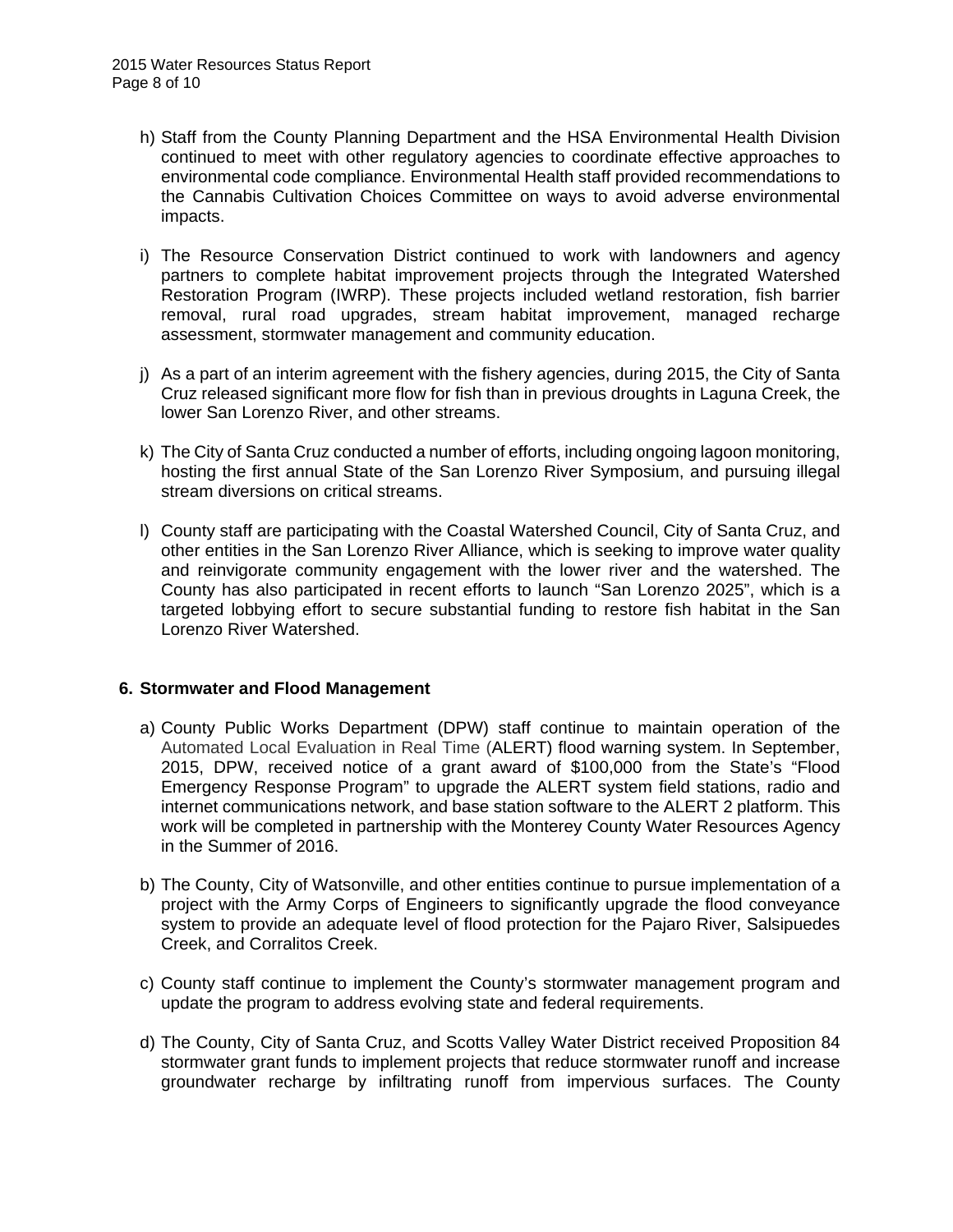completed two projects in 2015, one at the Heart of Soquel Park and one at Brommer Street Park. The City also completed a parking lot retrofit on Cedar Street.

- e) The County and local water agencies are working with Ecology Action of Santa Cruz to implement a grant to promote use of low impact development measures and rainwater catchment to reduce stormwater runoff.
- f) County Staff partnered with the Resource Conservation District to hold a Winter Preparedness workshop for rural homeowners in anticipation of a wet winter.

## **7. Integrated Regional Water Management (IRWM) – Santa Cruz Region**

- a) Santa Cruz Region partner agencies continue to work together on integrated regional water management, with the Regional Water Management Foundation (RWMF) serving as a hub for the 11 partner agencies. In 2015, two new partner agencies, the Cities of Capitola and Scotts Valley, became signatories to the IRWM memorandum of agreement. All of the partner agencies contribute funding to support ongoing work of the RWMF to coordinate and administer efforts and position the region for future funding from the state. The County contributes \$15,000 of the total \$80,000 fund
- b) The IRWM Santa Cruz Region applied for drought funding under Proposition 84 to help expand recycled water use in Davenport, help fund treatment for hexavalent chromium in Soquel Creek Water District and replace aging wells for the City of Santa Cruz water supply. The application scored well, and tentatively will receive partial funding.
- c) The Santa Cruz Region is working with other regions in the Central Coast funding area to develop a plan for future equitable distribution of Proposition 1 IRWM funds. This has the potential to provide greater certainty regarding availability of future funds.

## **8. IRWM - Pajaro Region**

- a) County staff also participate actively in the Pajaro IRWM program, which encompasses the entire 1,300 square mile Pajaro River watershed. The Pajaro IRWM includes water supply and flood management projects throughout the Pajaro Valley, as well as water quality and habitat restoration projects in the Pajaro Valley outside the Watsonville Slough system. The Pajaro IRWM is led by Santa Clara Valley Water District, San Benito County Water District, and the Pajaro Valley Water Management Agency (PVWMA).
- b) PVWMA and its partners received approximately \$5 million in drought relief funding under Proposition 84. This will help fund expanded storage and distribution for recycled water irrigation and improved irrigation efficiency. As a part of the drought relief funding, the City of Watsonville was awarded a \$3.2M grant to upgrade its Corralitos surface water treatment plant. This upgrade will: (1) allow the City to treat and distribute water in the winter time; (2) reduce the amount of groundwater used in the winter time; and (3) enhance stream flow to benefit fisheries.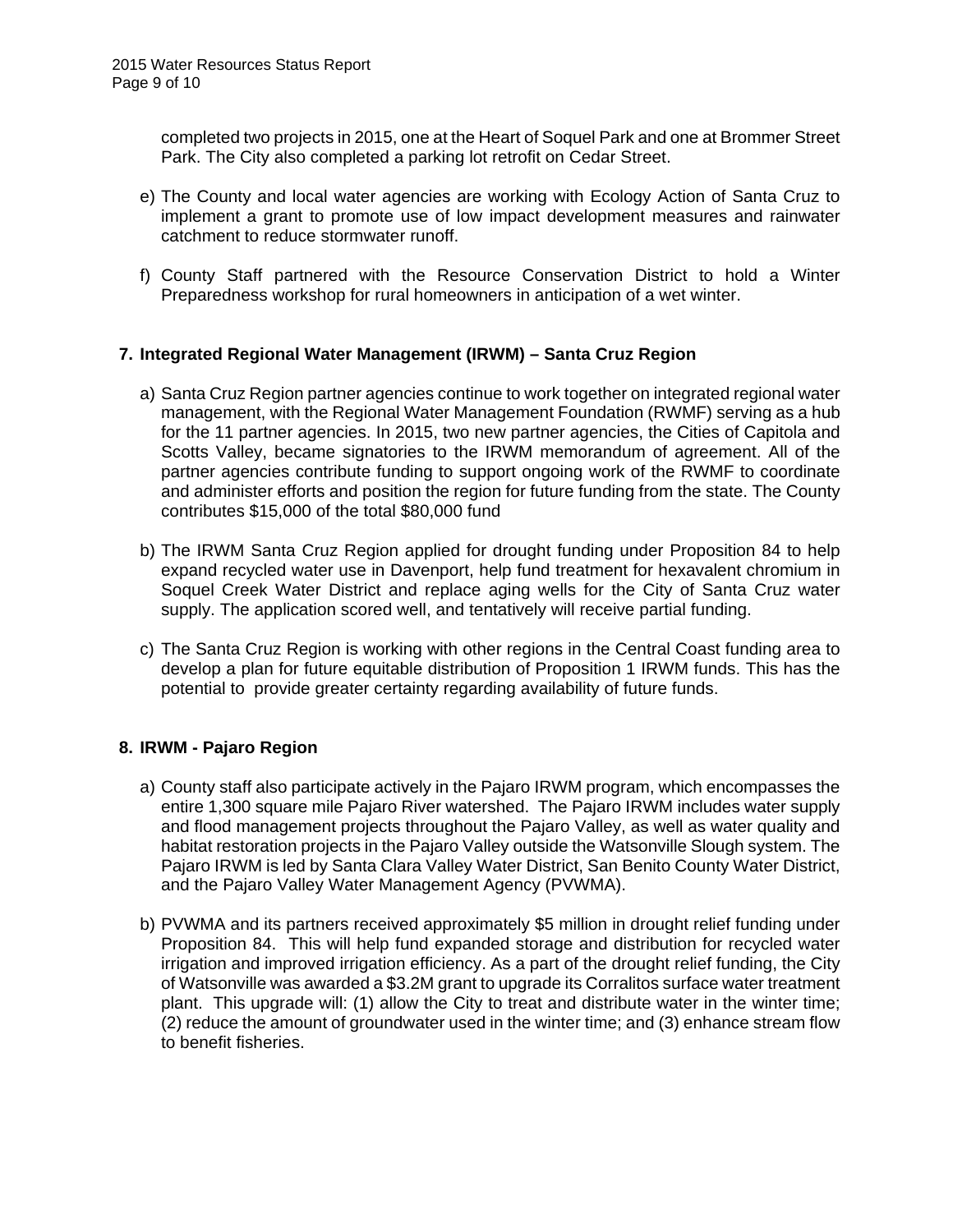- c) PVWMA received ratepayer approval of pumping fees to fund implementation of their updated Basin Management Plan, which will implement projects to reduce groundwater pumping by 12,000 af/yr.
- d) The Community Water Dialog, a community stakeholder group, continued to promote agricultural grower and community support for a variety of efforts to implement managed groundwater recharge projects, improved irrigation efficiency, and community support for improved groundwater basin management.
- e) The Resource Conservation District has worked with the agricultural community to implement a variety of outreach, technical assistance, and cost-sharing programs to reduce water use, promote groundwater recharge, and improve water quality.

End.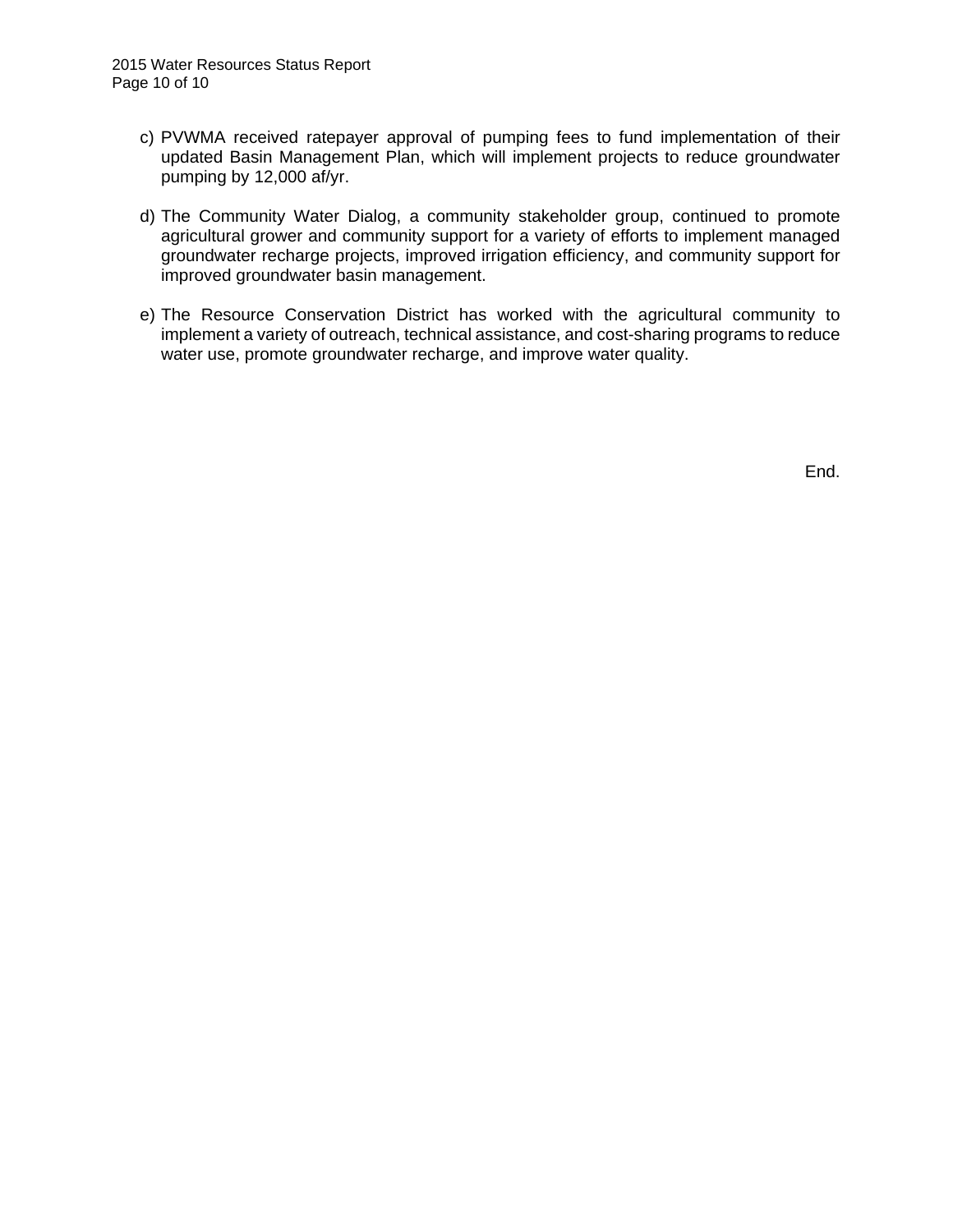## 2015 Water Use Restrictions in Santa Cruz County and Residential Water Savings From 2013 to 2015 (June to October)

| Agency                                                                                                                                                                         | <b>Restrictions</b>                                                                                                                                                                                                                                                                                                                                                                                                                                                                                                                                                                                                                                                                                              | <b>Residential Water</b><br><b>Savings</b><br>Accomplished<br>in Gallons/per<br>person/per day<br>(R-GPCD) |  |
|--------------------------------------------------------------------------------------------------------------------------------------------------------------------------------|------------------------------------------------------------------------------------------------------------------------------------------------------------------------------------------------------------------------------------------------------------------------------------------------------------------------------------------------------------------------------------------------------------------------------------------------------------------------------------------------------------------------------------------------------------------------------------------------------------------------------------------------------------------------------------------------------------------|------------------------------------------------------------------------------------------------------------|--|
| <b>State Requirements</b><br>for all non-agricultural<br>users<br>(April 2015)                                                                                                 | • Prohibited use of potable water:<br>o Washing sidewalks and driveways;<br>o Allowing runoff when irrigating<br>o Using hoses with no shutoff nozzles to wash cars;<br>o Decorative water features that do not recirculate the<br>water;<br>o Irrigating outdoors during and within 48 hours following<br>measureable rainfall;<br>o Irrigation of ornamental turf on public street medians;<br>o Irrigation outside of newly constructed homes and<br>buildings that is not delivered by drip or micro-spray<br>systems;<br>o Restaurants serving water to their customers unless<br>requested<br>Hotels and motels must offer their guests the option to not<br>have their linens and towels laundered daily. | Objective of 25%                                                                                           |  |
| <b>State Requirements</b><br>for water purveyors >3000<br>connections<br>(May 2015)                                                                                            | • Mandated restrictions between 4%-36%, assigned to each<br>system, depending on water savings to date                                                                                                                                                                                                                                                                                                                                                                                                                                                                                                                                                                                                           | 27%<br>87 R-GPCD                                                                                           |  |
| <b>State Requirements</b><br>for commercial,<br>institutional, industrial<br>users with independent<br>water source, and water<br>systems 15-3000<br>connections<br>(May 2015) | • Limit outside watering to 2 days per week or 25% reduction<br>in water use                                                                                                                                                                                                                                                                                                                                                                                                                                                                                                                                                                                                                                     | Pending<br>(TBD in 2016)                                                                                   |  |
| <b>County of Santa Cruz</b><br>(No mandated reduction<br>levels)                                                                                                               | • No wasteful water use<br>• No operating ornamental fountain or cooling system that<br>doesn't re-circulate water<br><b>Outdoor water Restrictions</b><br>o No hosing off of hardscapes<br>o No irrigation run-off<br>o Shut-off nozzle required on hoses<br>o Leaks must be repaired within 24 hours<br>o Limit outside watering to 2 days per week for 15 minutes<br>o No spray irrigation 10am-5pm                                                                                                                                                                                                                                                                                                           | Not measured.                                                                                              |  |
|                                                                                                                                                                                |                                                                                                                                                                                                                                                                                                                                                                                                                                                                                                                                                                                                                                                                                                                  |                                                                                                            |  |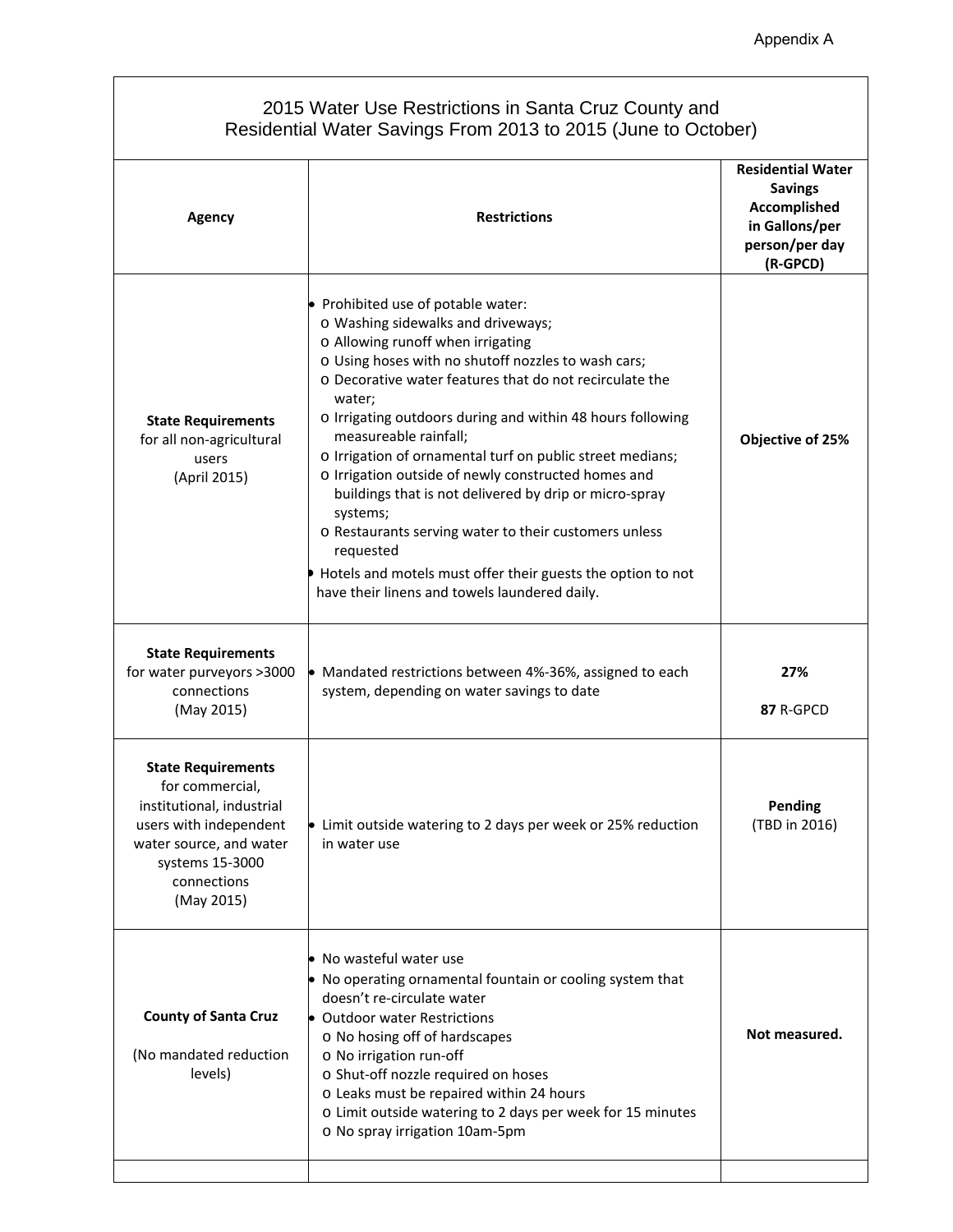| <b>Agency</b>                                                                                                   | <b>Restrictions</b>                                                                                                                                                                                                                                                                                                                                                                                                                                                                                                                                                                                                                                                      | <b>Residential Water</b><br><b>Savings</b><br>Accomplished<br>in Gallons/per<br>person/per day<br>(R-GPCD) |  |
|-----------------------------------------------------------------------------------------------------------------|--------------------------------------------------------------------------------------------------------------------------------------------------------------------------------------------------------------------------------------------------------------------------------------------------------------------------------------------------------------------------------------------------------------------------------------------------------------------------------------------------------------------------------------------------------------------------------------------------------------------------------------------------------------------------|------------------------------------------------------------------------------------------------------------|--|
| <b>Scotts Valley Water District</b><br>(State mandated reduction<br>of 16% from 2013 levels)                    | • Stage 1 (of 3) Water shortage<br>• Irrigation limited to 2 days per week<br>• Permanent Water Waste Prohibition<br>o No irrigation 10am-5pm,<br>o No hosing off of hardscapes<br>o Shut-off nozzle required on hoses<br>o No irrigation run-off<br>o Recycled water available for pick up by customers                                                                                                                                                                                                                                                                                                                                                                 | 28%<br><b>70 R-GPCD</b>                                                                                    |  |
| <b>City of Santa Cruz Water</b><br>Department, May 2015<br>(State Mandated reduction<br>of 8% from 2013 levels) | • Stage 3 (of 5) Water Shortage Emergency<br>• No wasteful water use<br>• Restaurants cannot serve water to their customers unless<br>requested<br>• Hotels and motels must offer their guests the option to not<br>have their linens and towels laundered daily<br>• Outdoor water Restrictions<br>o Residential swimming pools may not be filled<br>o No spray irrigation 10am-5pm<br>o No hosing off of hardscapes or exteriors except for painting<br>or sale<br>o Shut-off nozzle required on hoses<br>o No irrigation run-off<br>o Water service at visitor facilities only on request<br>o No irrigation after rainfall<br>Leaks must be repaired within 24 hours | 28%<br>41 R-GPCD                                                                                           |  |
| <b>Soquel Creek Water</b><br><b>District</b><br>(State mandated reduction<br>of 8% from 2013 levels)            | • Stage 3 (of 5) Water Shortage Emergency<br>• No wasteful water use<br>• Restaurants cannot serve water to their customers unless<br>requested<br>• Hotels and motels must offer their guests the option to not<br>have their linens and towels laundered daily<br>• No carwash, ornamental fountain, or cooling equipment that<br>doesn't re-circulate water<br>• Outdoor water Restrictions<br>o No Watering 10am-8 pm<br>o No watering while raining<br>o No hosing off of hardscapes<br>o No irrigation run-off<br>o Shut-off nozzle required on hoses<br>o Leaks must be repaired within 72 hours<br>200% Water Demand Offset for new connections                  | 26%<br>53 R-GPCD                                                                                           |  |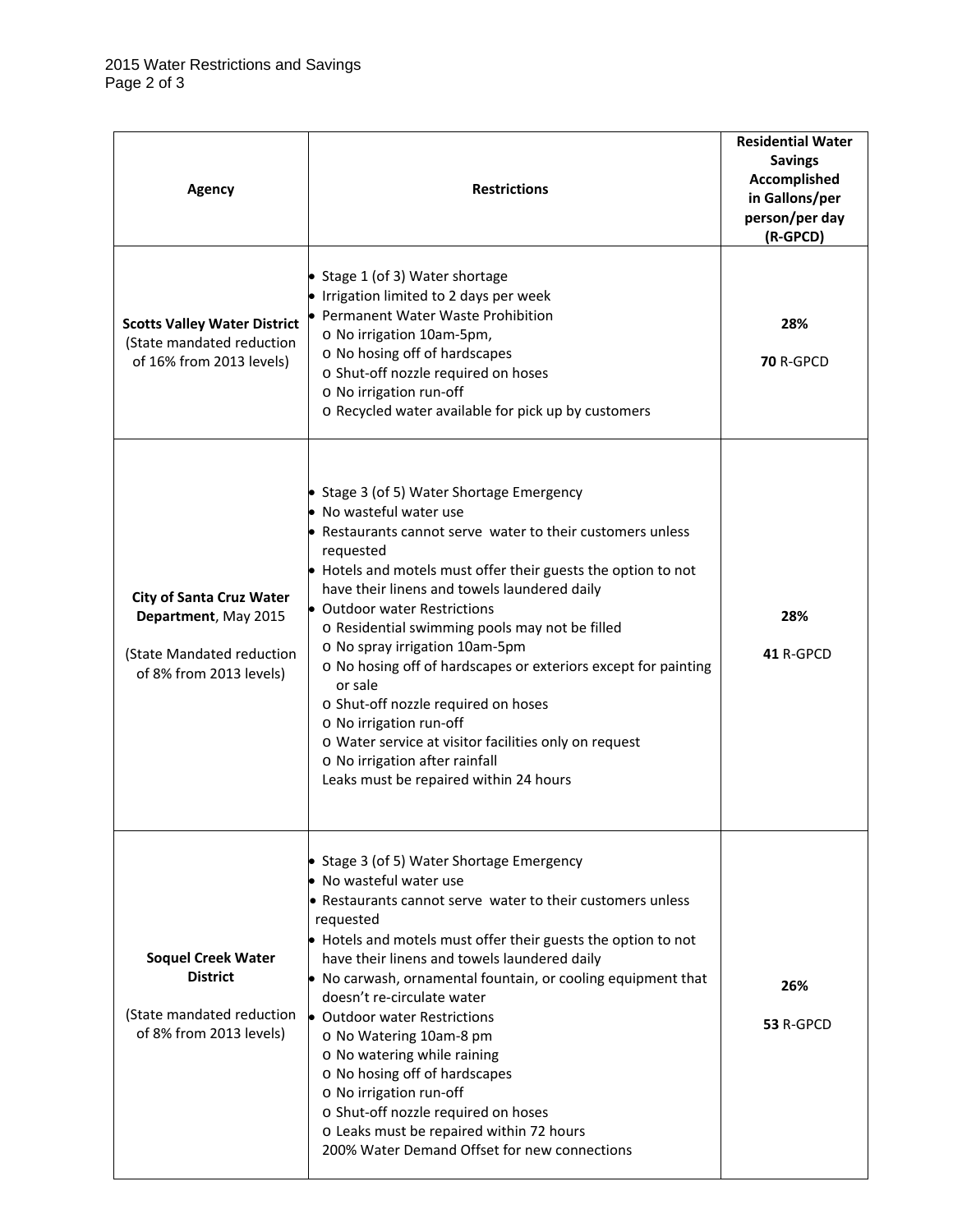| Agency                                                                                                                                                                                         | <b>Restrictions</b>                                                                                                                                                                                                                                                                                                                                                                                                                                                                                                                                                                                                                                                                                                                                                                                 | <b>Residential Water</b><br><b>Savings</b><br>Accomplished<br>in Gallons/per<br>person/per day<br>(R-GPCD) |
|------------------------------------------------------------------------------------------------------------------------------------------------------------------------------------------------|-----------------------------------------------------------------------------------------------------------------------------------------------------------------------------------------------------------------------------------------------------------------------------------------------------------------------------------------------------------------------------------------------------------------------------------------------------------------------------------------------------------------------------------------------------------------------------------------------------------------------------------------------------------------------------------------------------------------------------------------------------------------------------------------------------|------------------------------------------------------------------------------------------------------------|
| San Lorenzo Valley<br><b>Water District</b><br>(State mandated reduction<br>of 12% from 2013<br>levels)<br><b>City of Watsonville</b><br>(State mandated reduction<br>of 20% from 2013 levels) | • Stage 2 (of 4) Water Restrictions<br>No wasteful water use<br>Restaurants cannot serve water to their customers unless<br>requested<br>• Hotels and motels must offer their guests the option to not<br>have their linens and towels laundered daily<br>o Outdoor spray watering 3 days only<br>o No spray irrigation 10am-5pm<br>o No hosing off of hardscapes or exteriors except for painting<br>or sale<br>o Shut-off nozzle required on hoses<br>o No irrigation run-off<br>o Residential swimming pools may not be filled<br>Leaks must be repaired within 24 hours<br>• Permanent Water Wise Use<br>• 20% voluntary reduction<br>• Limit outside watering to 2 days per week<br>Permanent Water Waste Prohibition<br>o No spray irrigation 9 am-5pm<br>o Shut-off nozzle required on hoses | 28%<br><b>70 R-GPCD</b><br>23%<br>62 R-GPCD                                                                |
| <b>Central Water District</b>                                                                                                                                                                  | o No irrigation run-off<br>• Stage 2 (of 4) Water shortage<br>• No operating washing equipment or ornamental fountain                                                                                                                                                                                                                                                                                                                                                                                                                                                                                                                                                                                                                                                                               |                                                                                                            |
| (No mandated reduction<br>for Less Than >3,000<br>connections)                                                                                                                                 | that doesn't re-circulate water<br>Outdoor watering restrictions<br>o Outdoor spray watering 2 days only<br>o No spray irrigation 10am-7pm<br>o Reduced irrigation of play and common areas<br>o No hosing off of hardscapes or exteriors<br>o Leaks must be repaired within 24 hours<br>Shut-off nozzle required on hoses                                                                                                                                                                                                                                                                                                                                                                                                                                                                          | 31%<br><b>115 R-GPCD</b>                                                                                   |

Source: State Water Resources Control Board, Urban Water Supplier Dataset, October 2015. Savings are cumulative savings June through October 2015 compared to 2013. Residential use in gallons/per person/ per day is estimated for October 2015.

Note: Agencies have more extensive programs in effect. Agency websites should be consulted for the complete list of water use restrictions and water conservation efforts.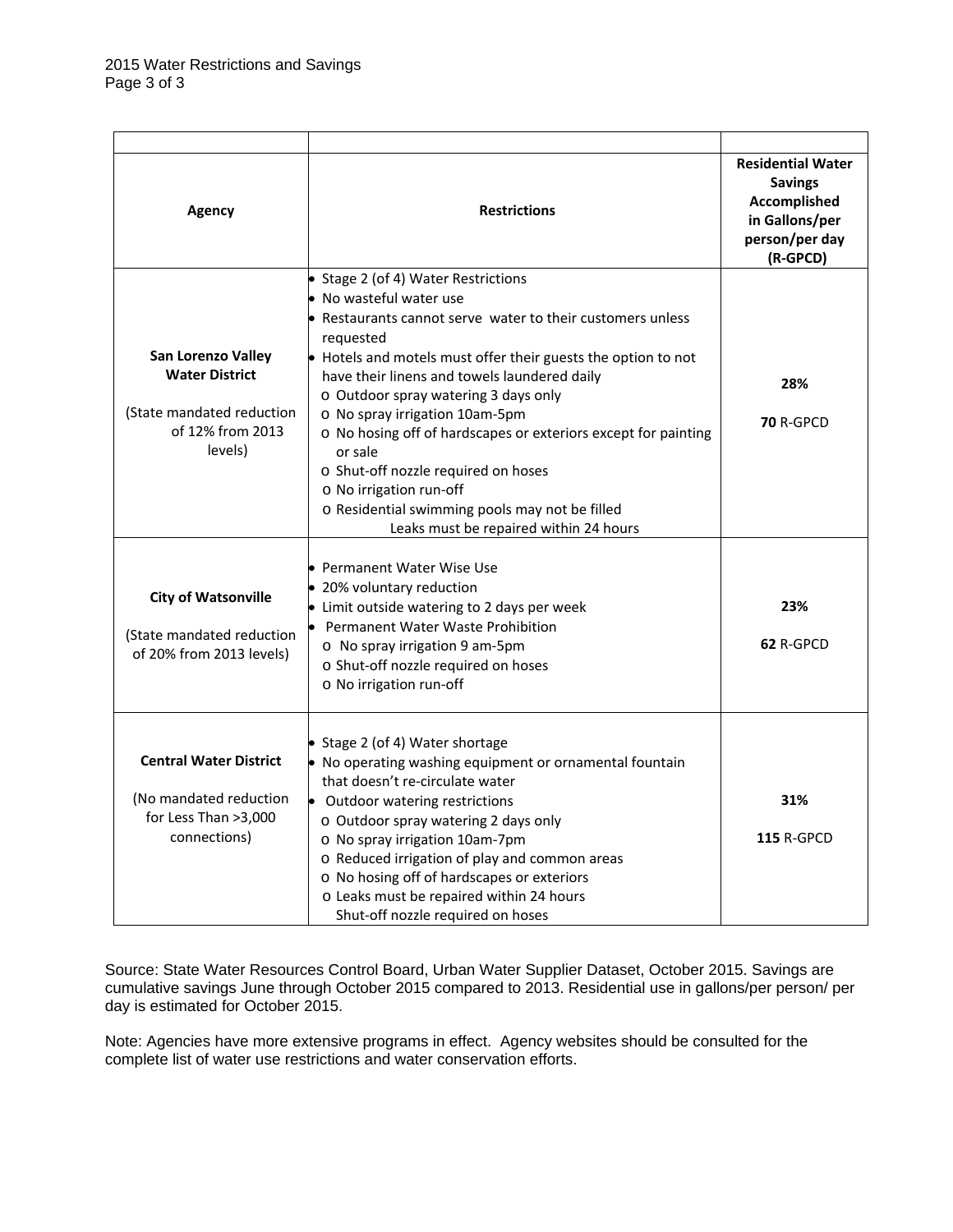| <b>Santa Cruz County Water Use 2014</b>                                                      |                    |            |                                              |                  |                              |                        |                                    |                                              |  |  |
|----------------------------------------------------------------------------------------------|--------------------|------------|----------------------------------------------|------------------|------------------------------|------------------------|------------------------------------|----------------------------------------------|--|--|
| and Percentage Reductions From 2013 to 2014 and 2015                                         |                    |            |                                              |                  |                              |                        |                                    |                                              |  |  |
| <b>Water Supplier</b>                                                                        | <b>Connections</b> | Population | <b>Water Use</b><br>Volume<br>(acre-feet/yr) | %<br>Groundwater | %<br><b>Surface</b><br>Water | %<br>Recycled<br>Water | % Reduced<br>in 2014 <sup>*a</sup> | %<br><b>Reduced</b><br>in 2015 <sup>*b</sup> |  |  |
| Santa Cruz City Water Dept.                                                                  | 24,300             | 94,887     | 8,046                                        | 7%               | 93%                          |                        | 24%                                | 29%                                          |  |  |
| <b>Watsonville City Water Dept.</b>                                                          | 14,328             | 65,740     | 7,522                                        | 99%              | 1%                           |                        | 12%                                | 23%                                          |  |  |
| Soquel Creek Water Distirct                                                                  | 14,390             | 37,720     | 3,474                                        | 100%             |                              |                        | 19%                                | 30%                                          |  |  |
| San Lorenzo Valley Water District                                                            | 7,223              | 25,485     | 1,900                                        | 60%              | 40%                          |                        | 18%                                | 28%                                          |  |  |
| <b>Scotts Valley Water Distirct</b>                                                          | 3,735              | 10,509     | 1,399                                        | 87%              |                              | 13%                    | 16%                                | 28%                                          |  |  |
| <b>Central Water District</b>                                                                | 812                | 2,700      | 457                                          | 100%             |                              |                        | 22%                                | 31%                                          |  |  |
| <b>Lompico Creek Water District</b>                                                          | 496                | 1,600      | 59                                           | 98%              | 2%                           |                        | 23%                                |                                              |  |  |
| <b>Big Basin Water Company</b>                                                               | 596                | 1,967      | 127                                          | 24%              | 76%                          |                        | 30%                                |                                              |  |  |
| <b>Mount Hermon Association</b>                                                              | 497                | 1,238      | 138                                          | 100%             |                              |                        | 26%                                |                                              |  |  |
| <b>Forest Lakes Mutual Water</b><br>Company                                                  | 326                | 1,076      | 40                                           | 100%             |                              |                        | 20%                                |                                              |  |  |
| <b>Small Water Systems (5-199</b><br>connections) *c                                         | 2,600              | 7,300      | 1,040                                        | 95%              | 5%                           |                        |                                    |                                              |  |  |
| Individual Users <sup>*c</sup>                                                               | 8,000              | 20,000     | 3,200                                        | 95%              | 5%                           |                        |                                    |                                              |  |  |
| <b>Agricultural</b>                                                                          |                    |            |                                              |                  |                              |                        |                                    |                                              |  |  |
| Mid-County & North-County <sup>*c</sup>                                                      |                    |            | 2,400                                        | 75%              | 25%                          |                        |                                    |                                              |  |  |
| South County - Pajaro Valley<br>(excludes Monterey County use) <sup>'d</sup>                 |                    |            | 27,884                                       | 94%              | 0.4%                         | 6%                     | 6%                                 |                                              |  |  |
| <b>Totals</b>                                                                                | <b>Total Count</b> |            | Total Volume (acre-feet/year)                |                  |                              |                        |                                    |                                              |  |  |
| <b>Total Connections &amp; Population:</b>                                                   | 77,303             | 270,222    |                                              |                  |                              |                        |                                    |                                              |  |  |
| <b>Total Volume Use:</b>                                                                     |                    |            | 57,686                                       | 46,605           | 9,339                        | 1,742                  |                                    |                                              |  |  |
|                                                                                              |                    |            |                                              | 81%              | 16%                          | 3%                     |                                    |                                              |  |  |
| <b>Total Non-Agricultural:</b>                                                               |                    |            | 27,402                                       | 18,594           | 8,628                        | 180                    |                                    |                                              |  |  |
| <b>Total Agricultural:</b>                                                                   |                    |            | 30,284                                       | 28,011           | 712                          | 1,562                  |                                    |                                              |  |  |
| *a: Source: Annual reports submitted to State Division of Drinking Water.                    |                    |            |                                              |                  |                              |                        |                                    |                                              |  |  |
|                                                                                              |                    |            |                                              |                  |                              |                        |                                    |                                              |  |  |
| b: Source: State Water Resources Control Board, Urban Water Supplier Dataset, October, 2015. |                    |            |                                              |                  |                              |                        |                                    |                                              |  |  |

**\*c: Estimated values.**

**\*d: 2014 agricultural water use on the Monterey County side of the Pajaro Basin = 21,770 acre-feet.**